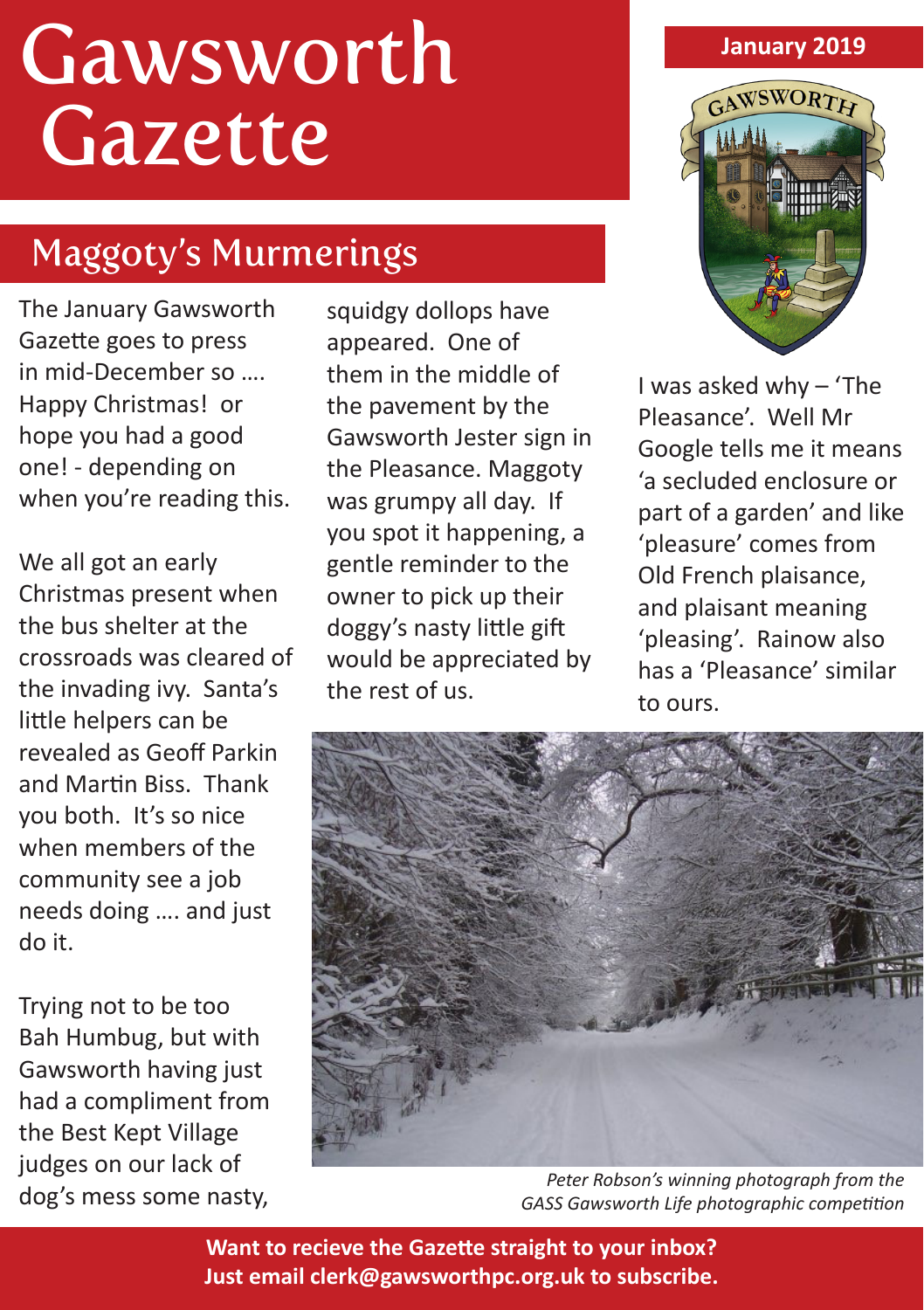## Community Diary

**3rd 9:30-3pm** Holiday Club M Booking essential 01260 222 907

**8th 7:30pm**  Parish Council Meeting

**10th 10am**  Coffee Morning M

**24th 10am**  Coffee Morning M

**26th** Burns Night Supper 01625 420 404

**31st 10am**  Coffee Morning M

## Dark Lane Development

Many residents have already submitted their comments to Cheshire East Council on the proposed development on Dark Lane.

A special Parish Council meeting was held in December and there was a good turnout of residents who were given plenty of time make their views known and share

## Regular **Groups**

**Monday** Beavers 5:30pm 6 Cubs 6:45pm S (2nd) Church Study Group 2pm C

**Tuesday** Girls Brigade 6pm Karate Club 6:30pm S (3rd) Ramblers: 9:30am C

**Thursday** Scouts 7:00pm Bridge Club 7:15pm C

#### **Sunday**

See the Parish and Village News magazine for details of church services.

their knowledge. The contributions were well informed, rational and useful.

If you haven't yet commented we understand that Cheshire East Council will take note of any comments received– the application is due to be decided by Cheshire East Council at its Northern Planning Committee on 13th February.

## Looking Forward

**February 15th** Quiz Night V 01625 420404

**March 1st** Ian McMillan & Luke Carver Goss "Between You & Me" Tickets: 01625 431 150

*S = Scout Hall V = Village Hall M = Methodist Hall C = Church Hall* 

**Submit your events for inclusion in the diary to Jane Robertson:** 01625 267 342

The Parish Council is working on its detailed response to the planning application which will be finalised at our January meeting.

The Parish Council's current position is to object to the application on a number of grounds which include noncompliance with Local Plan Policy, failure to meet national design standards and concerns over highway safety.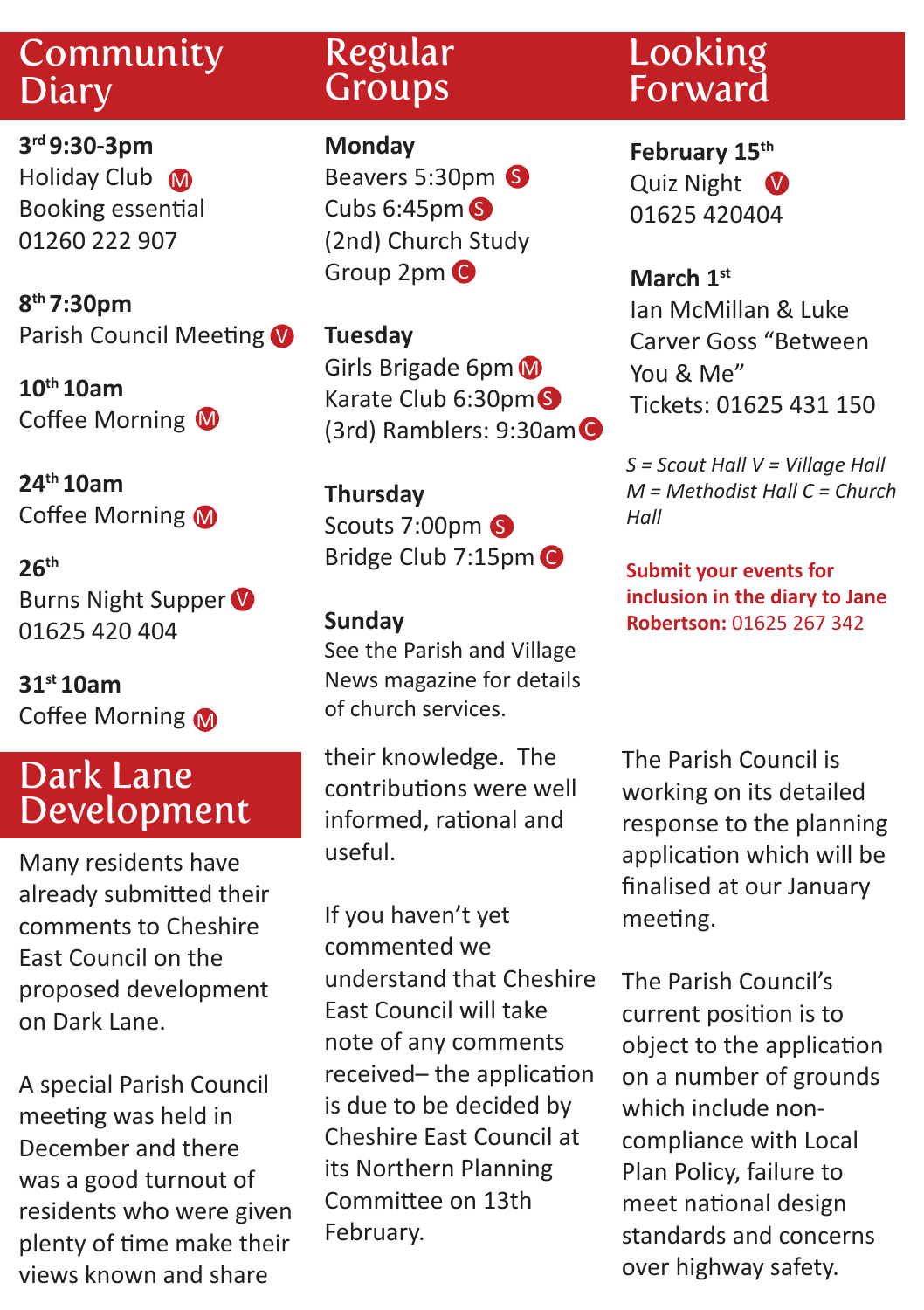## Neighbourhood Plan

The Neighbourhood Plan Committee has now reviewed the feedback received in the consultation held in April and handed our outline policies to a planning expert to prepare the first draft plan.

We have made a number of small changes following the consultation, including adding a new policy.

We are hoping to have a complete first draft plan out for consultation in the early part of 2019 with a view to it being put to referendum in the summer.

## Gawsworth is a winner

The Parish Council has been approached by Chris Heatley who is tracing his mother's family and looking to find her cousin, Norma Andrews (nee Rogers).

Chris last heard from Norma in 1994 when she lived at Parkhouse, Church Lane.

Do you know (or remember) Norma or Terry Andrews or their children? If you have contact details that can be passed on, please email clerk@ gawsworthpc.org.uk and we'll let Chris know.



Cheshire East Council grit the main routes through Gawsworth which are essentially the A536, Dark Lane, Gawsworth Road and from the Dark Lane crossroads to the Fools Nook.

In previous years the Parish Council has employed a contractor to provide additional gritting, unfortunately this is no longer an option as we don't have the benefit of that contractor.

You can find a grit bin:

- Outside the school
- St James Avenue
- Lowes Lane (A536)
- Pennington's Lane/ Hillcrest Road

If you find one empty, please report it immediately to Cheshire East Council on 0300 123 5020 and they will ensure it is filled.

*Children's Category winner Chloe Mills' winning photograph from the GASS Gawsworth Life photographic competition*